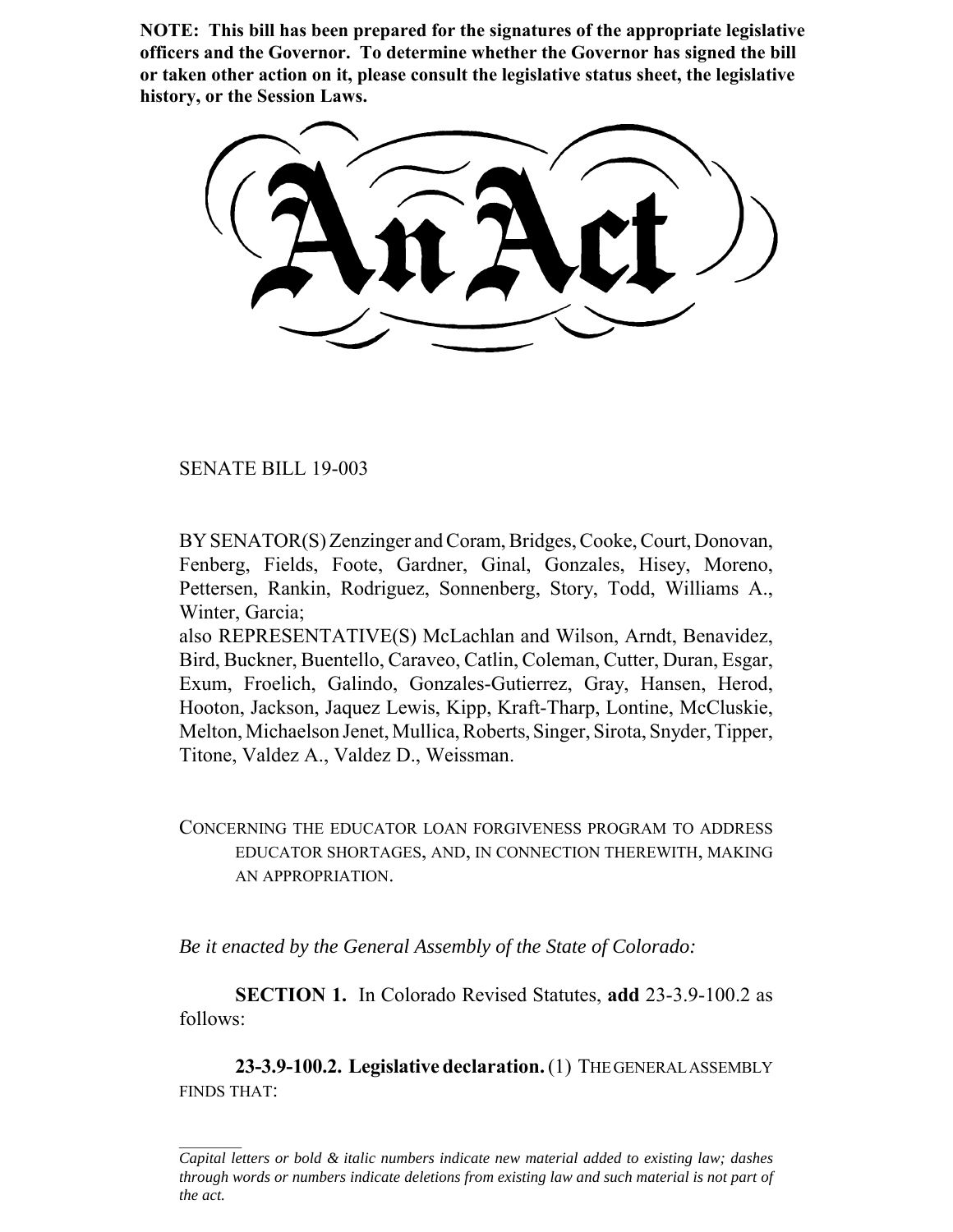(a) COLORADO SUFFERS FROM A SHORTAGE OF TEACHERS AND OTHER EDUCATORS DUE TO VARIOUS FACTORS AFFECTING THE TEACHING PROFESSION, WHICH INCLUDE BUT ARE NOT LIMITED TO DECLINING ENROLLMENT AND COMPLETION OF EDUCATOR PREPARATION PROGRAMS, LOW EDUCATOR COMPENSATION AND BENEFITS, AN INSUFFICIENT NUMBER OF EDUCATORS IN CERTAIN CONTENT AREAS, AND DIFFICULTY IN FILLING EDUCATOR POSITIONS IN RURAL OR ISOLATED AREAS OF THE STATE;

(b) PURSUANT TO HOUSE BILL 17-1003, ENACTED IN 2017, THE DEPARTMENT OF HIGHER EDUCATION AND THE DEPARTMENT OF EDUCATION, WITH INPUT FROM EDUCATION AND COMMUNITY STAKEHOLDERS, ANALYZED TEACHER AND OTHER EDUCATOR SHORTAGES AND ISSUED A REPORT INCLUDING RECOMMENDATIONS FOR ADDRESSING THESE SHORTAGES;

(c) AS PART OF THEIR FINDINGS, THE DEPARTMENT OF HIGHER EDUCATION AND THE DEPARTMENT OF EDUCATION DETERMINED THAT THE STATE HAS EDUCATOR SHORTAGES IN EARLY CHILDHOOD EDUCATION; SCIENCE; MATHEMATICS; WORLD LANGUAGES; SPECIAL EDUCATION; AND ART, MUSIC, AND DRAMA;

(d) FURTHER, SHORTAGES IN THESE CONTENT AREAS ARE MORE PRONOUNCED IN RURAL AND REMOTE RURAL AREAS WHERE SCHOOL DISTRICTS AND RURAL SCHOOLS FACE ADDITIONAL CHALLENGES, INCLUDING INADEQUATE TEACHER COMPENSATION, LACK OF AFFORDABLE HOUSING, AND AN INABILITY TO ATTRACT NEW TEACHERS TO RURAL COMMUNITIES; AND

(e) THE DEPARTMENT OF HIGHER EDUCATION AND THE DEPARTMENT OF EDUCATION FOUND THAT ONE STRATEGY FOR ADDRESSING TEACHER AND OTHER EDUCATOR SHORTAGES IN HARD-TO-FILL POSITIONS DUE TO TEACHING CONTENT AREA OR GEOGRAPHIC LOCATION IS TO OFFER LOAN REPAYMENT OF EDUCATIONAL LOANS FOR EDUCATORS WHO SERVE IN THESE HARD-TO-FILL POSITIONS IN THE STATE.

(2) THEREFORE, THE GENERAL ASSEMBLY DECLARES THAT IMPLEMENTING A LOAN FORGIVENESS PROGRAM FOR EDUCATORS EMPLOYED IN QUALIFIED POSITIONS IN THE STATE IS NECESSARY TO ENSURE THAT THE NEEDS OF STUDENTS ARE MET IN ALL COLORADO PUBLIC SCHOOLS.

## PAGE 2-SENATE BILL 19-003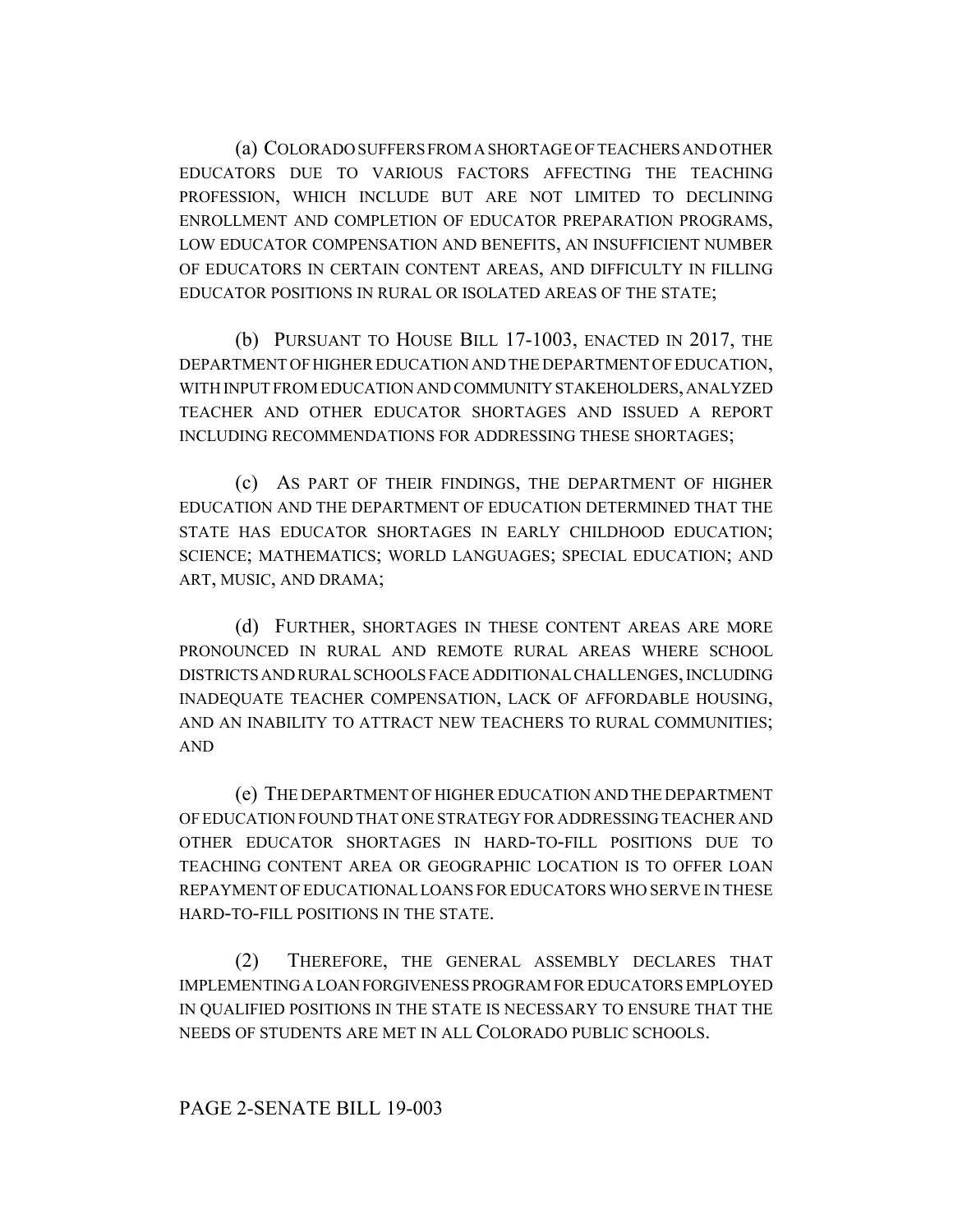**SECTION 2.** In Colorado Revised Statutes, 23-3.9-101, **amend** (4) and (5); **repeal** (3.5); and **add** (2.5), (3.7), and (6) as follows:

**23-3.9-101. Definitions.** As used in this part 1, unless the context otherwise requires:

(2.5) "EDUCATOR" MEANS A TEACHER, PRINCIPAL, OR SPECIAL SERVICES PROVIDER, AS THOSE TERMS ARE DEFINED IN SECTION 22-60.5-102; EXCEPT THAT A SPECIAL SERVICES PROVIDER NEED NOT BE EMPLOYED BY A SCHOOL DISTRICT.

(3.5) "High-poverty school" means a public school at which the number of pupils enrolled who are eligible for free lunch pursuant to the provisions of the federal "Richard B. Russell National School Lunch Act", 42 U.S.C. sec. 1751 et seq., is at least equal to or greater than twenty-eight percent of the school's student enrollment.

(3.7) "QUALIFIED LOAN" MEANS AN EDUCATIONAL LOAN INCURRED WHILE COMPLETING AN APPROVED EDUCATOR PREPARATION PROGRAM, AS DEFINED IN SECTION 23-1-121, OR A BACHELOR'S OR MASTER'S DEGREE IN THE AREA IN WHICH THE EDUCATOR IS EMPLOYED IN A QUALIFIED POSITION. THE COMMISSION SHALL DETERMINE IF A LOAN IS A QUALIFIED LOAN FOR PURPOSES OF THE EDUCATOR LOAN FORGIVENESS PROGRAM CREATED IN SECTION 23-3.9-102.

(4) "Qualified position" means:

(a) A teaching HARD-TO-STAFF EDUCATOR position in a high-poverty school that is a Colorado elementary public school in a RURAL SCHOOL OR rural school district or in a facility school that is in a rural school district IDENTIFIED BY THE DEPARTMENT OF EDUCATION PURSUANT TO SECTION 23-3.9-102 (6); or

(b) A teaching HARD-TO-STAFF EDUCATOR position in math, science, special education, or linguistically diverse education in a Colorado public school, A SCHOOL OPERATED BY A BOARD OF COOPERATIVE SERVICES CREATED PURSUANT TO ARTICLE 5 OF TITLE 22, or a facility school IN A CONTENT SHORTAGE AREA IDENTIFIED PURSUANT TO SECTION 23-3.9-102 (6).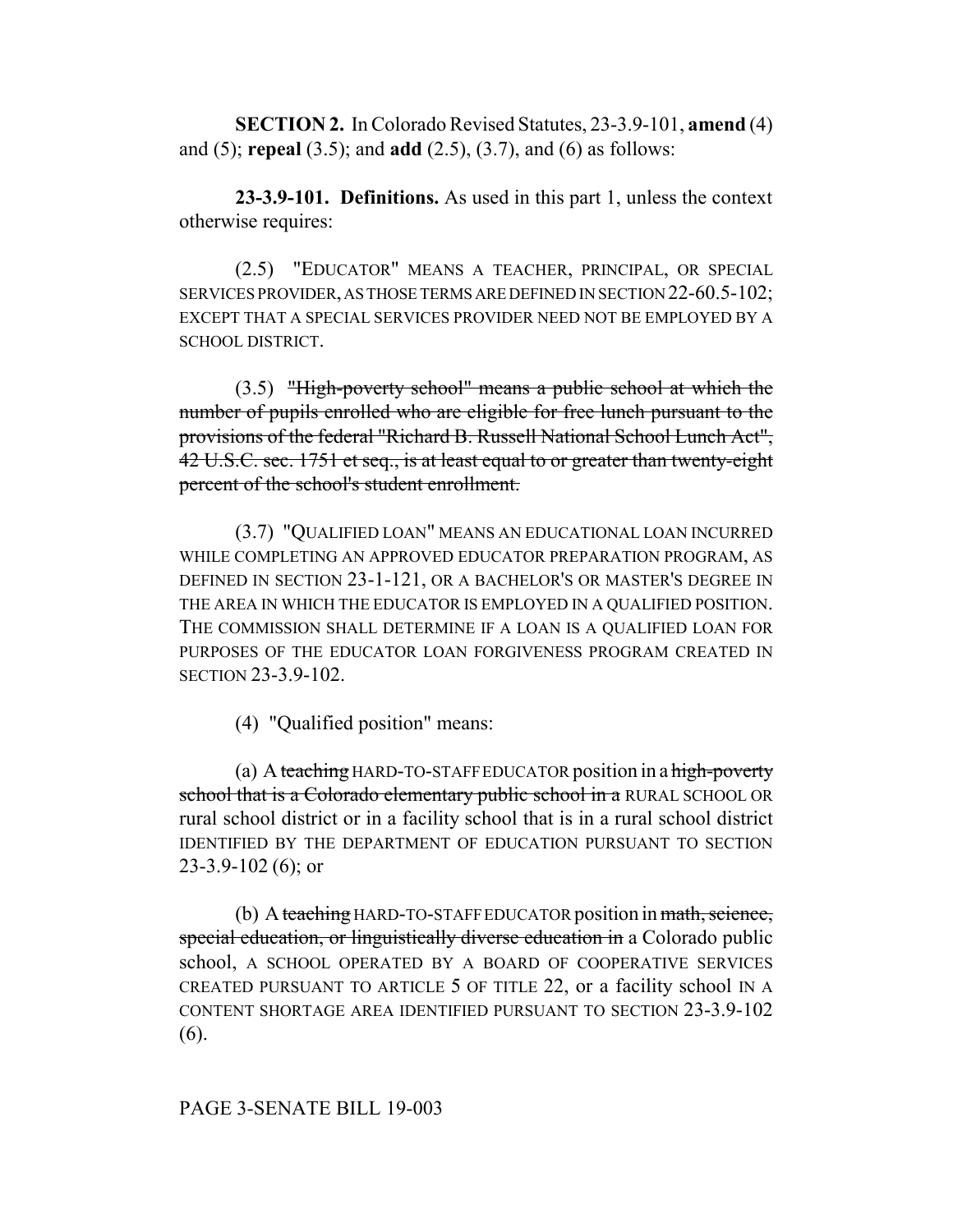(5) "Rural school" OR "RURAL SCHOOL district" means a PUBLIC school OR SCHOOL district that does not include within its geographic boundaries a municipality exceeding five thousand persons and that is characterized by sparse, widespread populations IDENTIFIED BY THE DEPARTMENT OF EDUCATION PURSUANT TO SECTION 23-3.9-102 (6).

(6) "SCHOOL" OR "PUBLIC SCHOOL" MEANS A PUBLIC SCHOOL AS PROVIDED IN SECTION 22-1-101, INCLUDING A CHARTER SCHOOL AUTHORIZED BY A SCHOOL DISTRICT PURSUANT TO PART 1 OF ARTICLE 30.5 OF TITLE 22, AN INSTITUTE CHARTER SCHOOL AUTHORIZED BY THE STATE CHARTER SCHOOL INSTITUTE PURSUANT TO PART 5 OF ARTICLE 30.5 OF TITLE 22, OR A SCHOOL OPERATED BY A BOARD OF COOPERATIVE SERVICES CREATED AND OPERATING PURSUANT TO ARTICLE 5 OF TITLE 22.

**SECTION 3.** In Colorado Revised Statutes, **amend** 23-3.9-102 as follows:

**23-3.9-102. Educator loan forgiveness program - administration - fund - eligibility.** (1) (a) The general assembly hereby authorizes the commission to develop and maintain a teacher AN EDUCATOR loan forgiveness pilot program for implementation beginning in the 2001-02 2019-20 academic year for payment of all or part of the principal and interest of the educational QUALIFIED loans of a first-year teacher AN EDUCATOR who is hired for a qualified position. Beginning in the 2004-05 academic year, the commission is authorized to extend the teacher loan forgiveness pilot program to include payment of all or part of the principal and interest of the educational loans of a teacher who is hired to teach in a qualified position after the teacher's first year of teaching. MONEY IN THE EDUCATOR LOAN FORGIVENESS FUND, CREATED IN SUBSECTION  $(1)(b)$  OF THIS SECTION, MAY BE USED ONLY FOR repayment of QUALIFIED loans through the teacher EDUCATOR loan forgiveness pilot program. may be made using moneys in the teacher loan forgiveness fund, created in paragraph (b) of this subsection  $(1)$ , or moneys allocated to the program by collegeinvest. The commission is authorized to receive SEEK, ACCEPT, and expend gifts, grants, and donations for the teacher EDUCATOR loan forgiveness pilot program. Only graduates of institutions of higher education whose loans have collegeinvest eligibility may receive repayment of their loans using moneys allocated to the program by collegeinvest THE COMMISSION SHALL TRANSMIT ALL MONEY RECEIVED THROUGH GIFTS, GRANTS, OR DONATIONS TO THE STATE TREASURER, WHO SHALL CREDIT THE

PAGE 4-SENATE BILL 19-003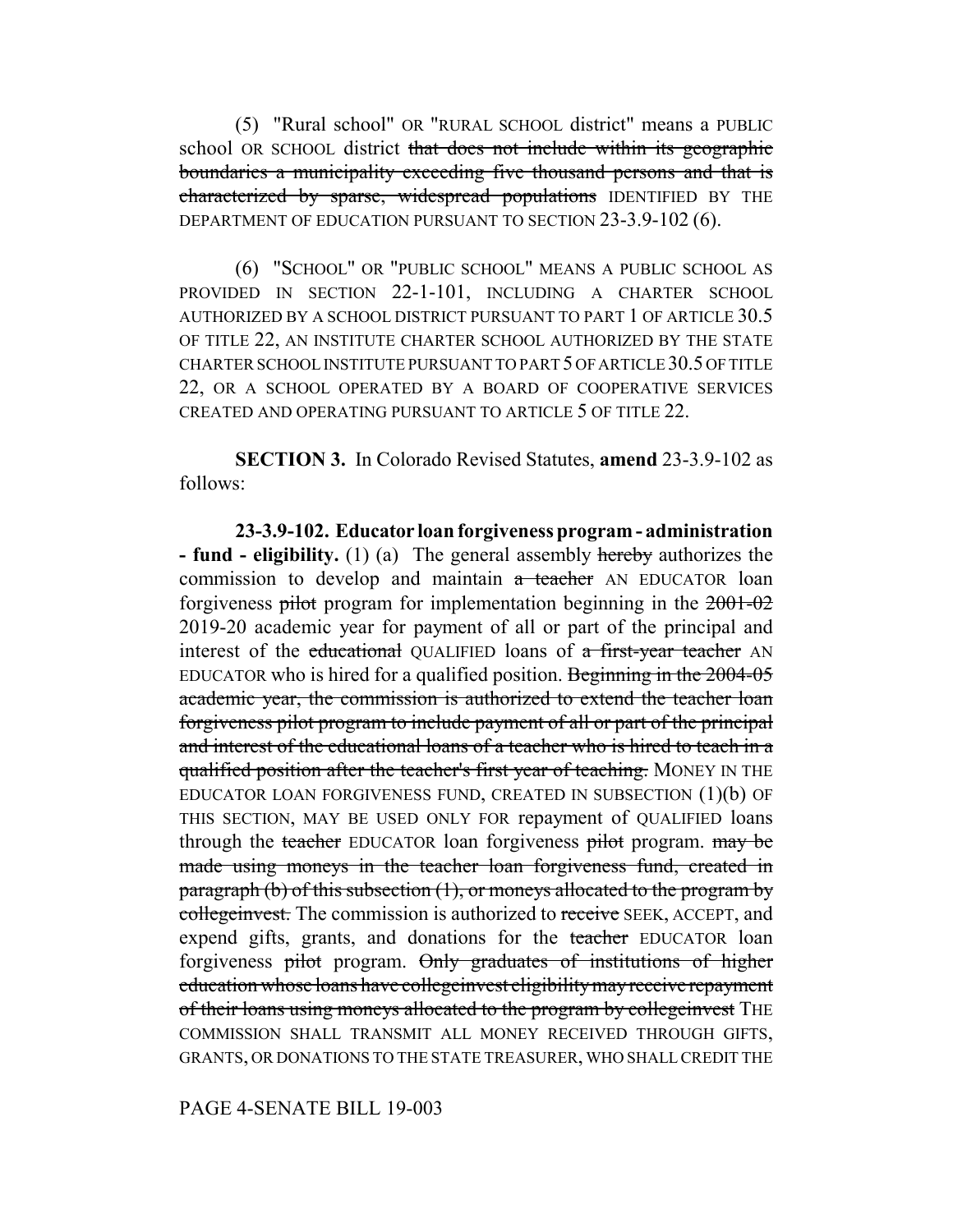MONEY TO THE EDUCATOR LOAN FORGIVENESS FUND, CREATED IN SUBSECTION (1)(b) OF THIS SECTION. THE COMMISSION SHALL DEVELOP LOAN REPAYMENT POLICIES THAT ENSURE THAT MONEY IN THE EDUCATOR LOAN FORGIVENESS FUND IS USED FOR THE REPAYMENT OF QUALIFIED LOANS OF EDUCATORS EMPLOYED IN QUALIFIED POSITIONS.

(b) There is hereby created the teacher EDUCATOR loan forgiveness fund, which shall consist CONSISTS of all moneys MONEY appropriated thereto TO THE FUND by the general assembly for the teacher EDUCATOR loan forgiveness pilot program and any gifts, grants, and donations received for said THAT purpose. Moneys MONEY in the fund are hereby IS continuously appropriated to the department of higher education for the teacher EDUCATOR loan forgiveness pilot program. At the end of any fiscal year, all unexpended and unencumbered moneys MONEY in the fund shall remain therein REMAINS IN THE FUND and shall not be credited or transferred to the general fund or any other fund; EXCEPT THAT ON AUGUST 30, 2033, ANY UNEXPENDED AND UNENCUMBERED MONEY IN THE FUND SHALL BE TRANSFERRED TO THE GENERAL FUND.

(c) SUBJECT TO AVAILABLE APPROPRIATIONS, THE COMMISSION SHALL ANNUALLY APPROVE APPLICATIONS FOR UP TO ONE HUNDRED NEW PARTICIPANTS IN THE EDUCATOR LOAN FORGIVENESS PROGRAM. IF MORE APPLICANTS APPLY THAN THE NUMBER OF NEW PARTICIPANTS AUTHORIZED FOR THE APPLICABLE YEAR, THE COMMISSION SHALL:

(I) FIRST, APPROVE APPLICANTS WHO HAVE CONTRACTED FOR A QUALIFIED POSITION IN A RURAL SCHOOL DISTRICT OR RURAL SCHOOL AND IN A CONTENT SHORTAGE AREA;

(II) SECOND, APPROVE APPLICANTS WHO HAVE CONTRACTED FOR A QUALIFIED POSITION IN A RURAL SCHOOL DISTRICT OR RURAL SCHOOL; AND

(III) THIRD, APPROVE APPLICANTS WHO HAVE CONTRACTED FOR A QUALIFIED POSITION IN A CONTENT SHORTAGE AREA.

(2) In addition to any qualifications specified by the commission, to qualify for the teacher EDUCATOR loan forgiveness pilot program, a teacher AN EDUCATOR shall:

(a) Graduate from an approved program of EDUCATOR preparation

PAGE 5-SENATE BILL 19-003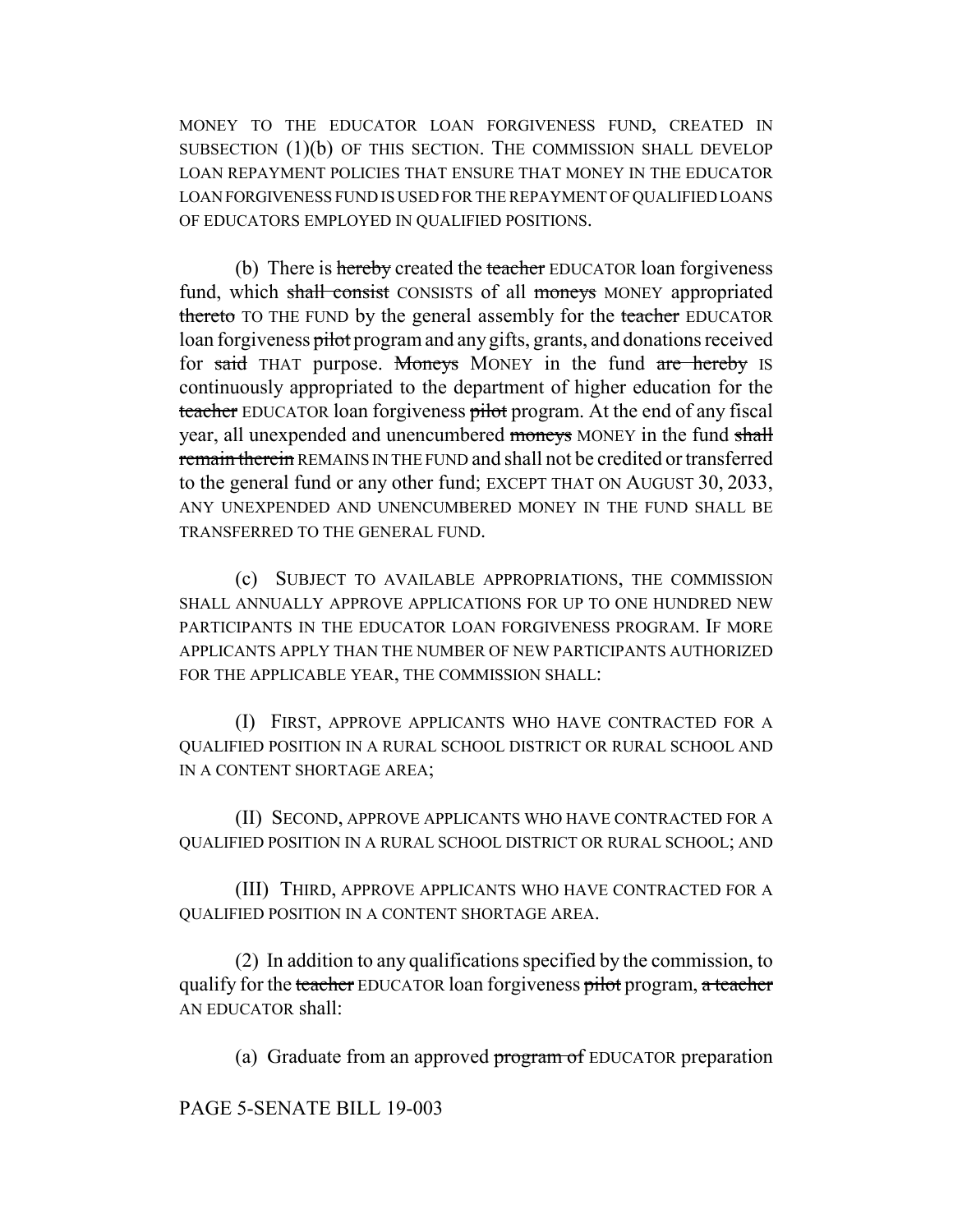PROGRAM, AS DEFINED IN SECTION 23-1-121, OR, IF THE APPLICANT IS A SPECIAL SERVICES PROVIDER, SATISFY THE SPECIAL SERVICES PROVIDER PREPARATION REQUIREMENTS FOR LICENSURE;

(b) Meet licensure requirements pursuant to section 22-60.5-201 (1)(b) or (1)(c), SECTION 22-60.5-301 (1)(a) OR (1)(b), or SECTION  $22-60.5-210$ ; C.R.S.;

(c) (I) Demonstrate professional competencies consistent with state board of education rules in the subject matter in which the teacher EDUCATOR obtains a qualified position; or

(II) Be fully qualified under a training program approved by a federal court or agency or the state department of education;

(d)  $(H)$  Contract for the teacher's first year of teaching in a qualified position, as defined in section 23-3.9-101,  $\left(4\right)$  h, no earlier than June  $2001$ 2019 and no later than the end of the  $2008-09$  2027-28 academic year; or AND

(II) If the teacher is not a first-year teacher, contract to teach in a qualified position, as defined in section 23-3.9-101 (4)(b), no earlier than June 2004 and no later than the end of the 2008-09 academic year; or

(III) Initially apply to participate in the program and teach in a qualified position, as defined in section  $23-3.9-101$  (4)(a), on or after June 1, 2005, and no later than the end of the 2012-13 academic year;

(e) Work at least half-time in a qualified position if employed in a rural school district, or, beginning with the fall semester of the 2005-06 academic year, full-time in a qualified position if employed in a school district other than a rural school district; and

(f) Be liable for an outstanding balance on a collegenvest QUALIFIED loan. or a loan through a lender with an agreement with collegeinvest to offer loans.

(3) A teacher AN EDUCATOR who qualifies under PURSUANT TO subsection (2) of this section may be eligible for up to two FIVE thousand dollars in loan forgiveness for the first year of teaching EACH YEAR OF

## PAGE 6-SENATE BILL 19-003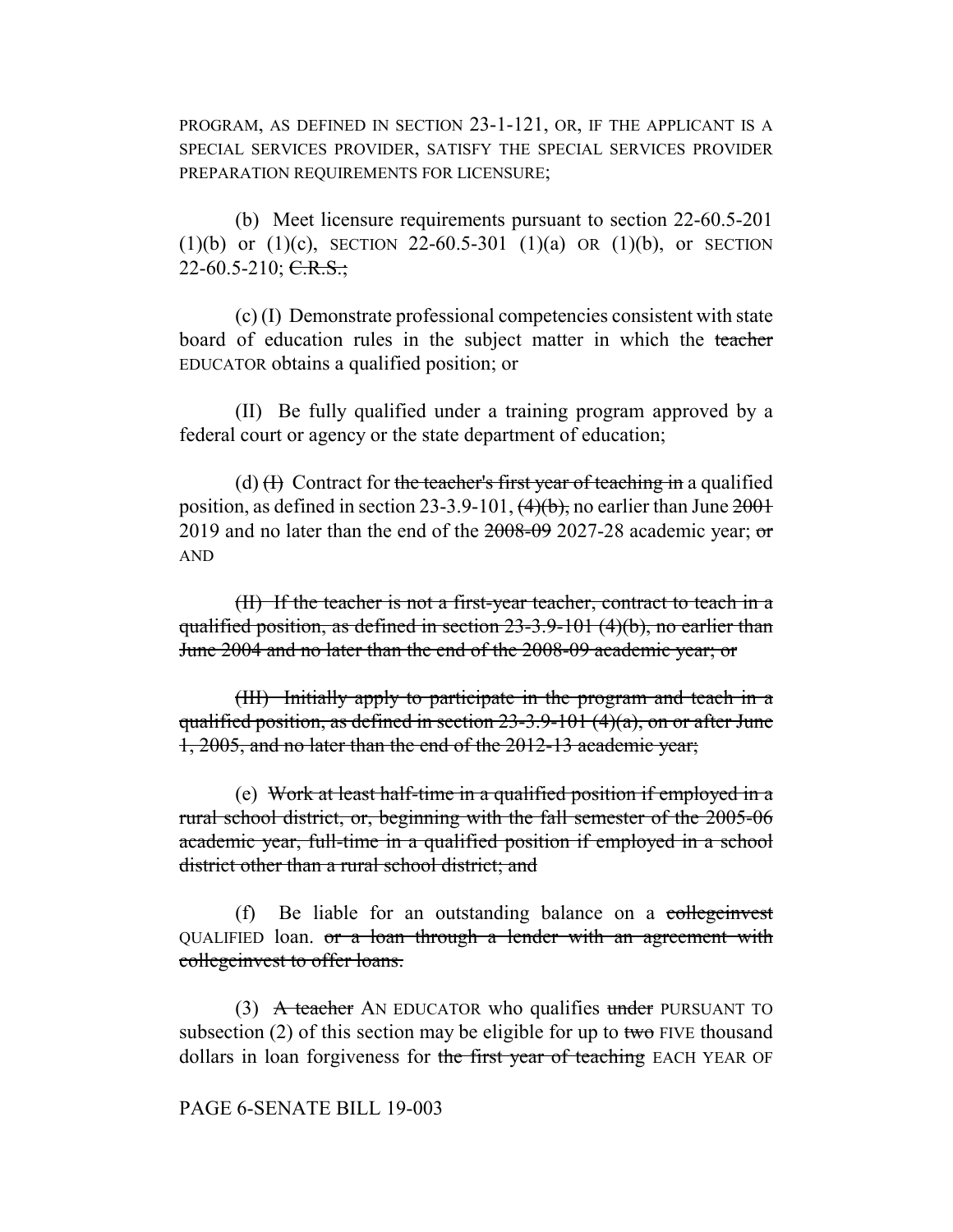EMPLOYMENT in a qualified position and up to two thousand dollars in loan forgiveness for each of the next three years of teaching in a qualified position FOR UP TO A TOTAL OF FIVE YEARS.

 $(3.5)$  Notwithstanding the provisions of subsection  $(3)$  of this section, a teacher who qualifies under subsection  $(2)$  of this section, initially applies to participate in the program in any of academic years 2009-10 to 2012-13, and teaches in a high-poverty elementary school in a rural school district shall be eligible for up to four thousand dollars in loan forgiveness for each of the first two years of teaching in a qualified position and up to one thousand dollars in loan forgiveness for each of the next two years of teaching in a qualified position.

(4) If  $\alpha$  teacher AN EDUCATOR qualifies for the teacher EDUCATOR loan forgiveness pilot program through employment in a high-poverty elementary school in a rural school district QUALIFIED POSITION and in a subsequent academic year the school no longer meets the criteria to be classified as a high-poverty elementary school in a rural school district POSITION IS NO LONGER IDENTIFIED AS A QUALIFIED POSITION PURSUANT TO SUBSECTION (6) OF THIS SECTION, the teacher EDUCATOR may continue to participate in the teacher EDUCATOR loan forgiveness pilot program if he or she THE EDUCATOR continues to teach at the IN THE same school POSITION IN THE SAME LOCATION OR IN A DIFFERENT POSITION THAT IS A QUALIFIED **POSITION** 

(5) If a teacher AN EDUCATOR qualifies for the teacher EDUCATOR loan forgiveness pilot program through employment in a high-poverty elementary school in a rural school district and subsequently transfers to a nonqualifying school POSITION, he or she THE EDUCATOR forfeits participant status under PURSUANT TO this section.

(6) (a) FOR PURPOSES OF DEFINING A "QUALIFIED POSITION" PURSUANT TO SUBSECTION (4) OF THIS SECTION, the department of education shall annually identify: the public schools in the state that qualify as high-poverty elementary schools in

(I) Rural school districts BASED ON THE GEOGRAPHIC SIZE OF THE DISTRICT AND THE DISTANCE OF THE DISTRICT FROM THE NEAREST LARGE, URBANIZED AREA;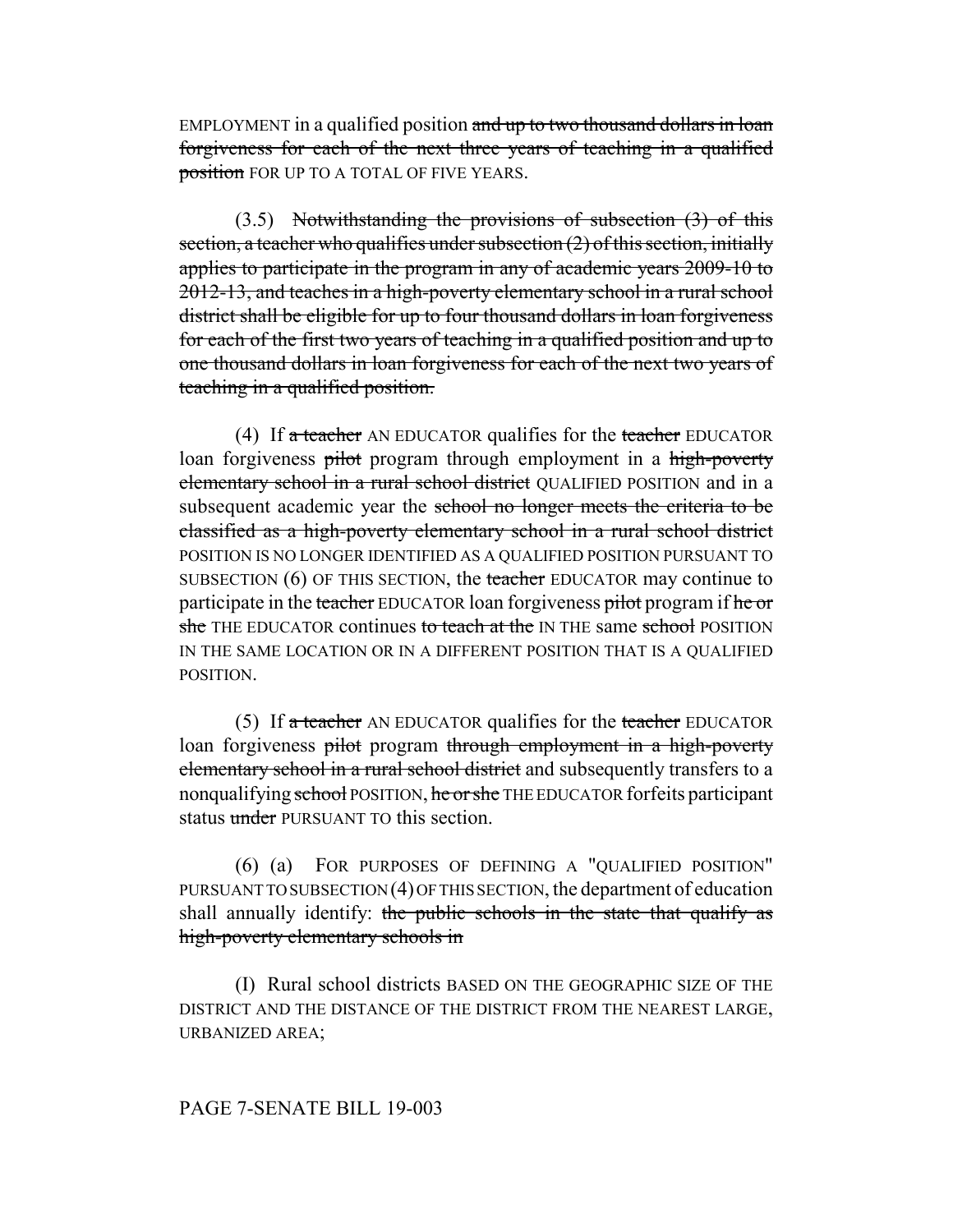(II) RURAL SCHOOLS, WHICH MAY INCLUDE BUT ARE NOT LIMITED TO INDIVIDUAL SCHOOLS OF A SCHOOL DISTRICT EVEN THOUGH THE SCHOOL DISTRICT AS A WHOLE IS NOT IDENTIFIED AS A RURAL SCHOOL DISTRICT IF THE DEPARTMENT OF EDUCATION DETERMINES THAT, AS A FUNCTION OF GEOGRAPHIC CHARACTERISTICS, THE SCHOOL IS EXPERIENCING EDUCATOR SHORTAGES THAT ARE NOT EXPERIENCED BY OTHER SCHOOLS OF THE SCHOOL DISTRICT;

(III) CONTENT SHORTAGE AREAS, WHICH MAY INCLUDE THOSE IDENTIFIED BY THE DEPARTMENT OF HIGHER EDUCATION AND DEPARTMENT OF EDUCATION IN THEIR NOVEMBER 2017 REPORT, "COLORADO'S TEACHER SHORTAGES: ATTRACTING AND RETAINING EXCELLENT EDUCATORS", AS WELL AS OTHER CONTENT SHORTAGE AREAS SPECIFIC TO COLORADO THAT DEVELOP OVER THE COURSE OF THE EDUCATOR LOAN FORGIVENESS PROGRAM. THE DEPARTMENT OF EDUCATION MAY IDENTIFY CONTENT SHORTAGE AREAS GENERALLY AND FOR SPECIFIC GEOGRAPHIC AREAS OF THE STATE.

(IV) HARD-TO-FILL EDUCATOR POSITIONS DUE TO GEOGRAPHY OR CONTENT SHORTAGE AREA, OR BOTH.

(b) AS PART OF ITS ANNUAL IDENTIFICATION OF RURAL SCHOOLS, SCHOOL DISTRICTS, AND CONTENT SHORTAGE AREAS, THE DEPARTMENT OF EDUCATION SHALL CONSIDER EDUCATION AND COMMUNITY STAKEHOLDER FEEDBACK.

**SECTION 4.** In Colorado Revised Statutes, **amend** 23-3.9-103 as follows:

**23-3.9-103. Reporting.** NOTWITHSTANDING THE PROVISIONS OF SECTION 24-1-136 (11)(a)(I) TO THE CONTRARY, on or before December 15, 2002 2019, and on or before each December 15 EACH YEAR thereafter IN WHICH AN EDUCATOR IS PARTICIPATING IN THE PROGRAM, the commission shall prepare an annual report that includes, but is not limited to, THE CONTENT SHORTAGE AREAS IDENTIFIED BY THE DEPARTMENT OF EDUCATION; THE NUMBER OF APPLICATIONS RECEIVED AND the number of participants in the program AWARDED LOAN FORGIVENESS, THE PUBLIC SCHOOLS IN WHICH THE PARTICIPANTS ARE EMPLOYED, AND DEMOGRAPHIC INFORMATION FOR THE PARTICIPANTS; THE APPROVED TEACHER PREPARATION PROGRAM ATTENDED BY THE PARTICIPANTS; AND the amount of funds MONEY applied

PAGE 8-SENATE BILL 19-003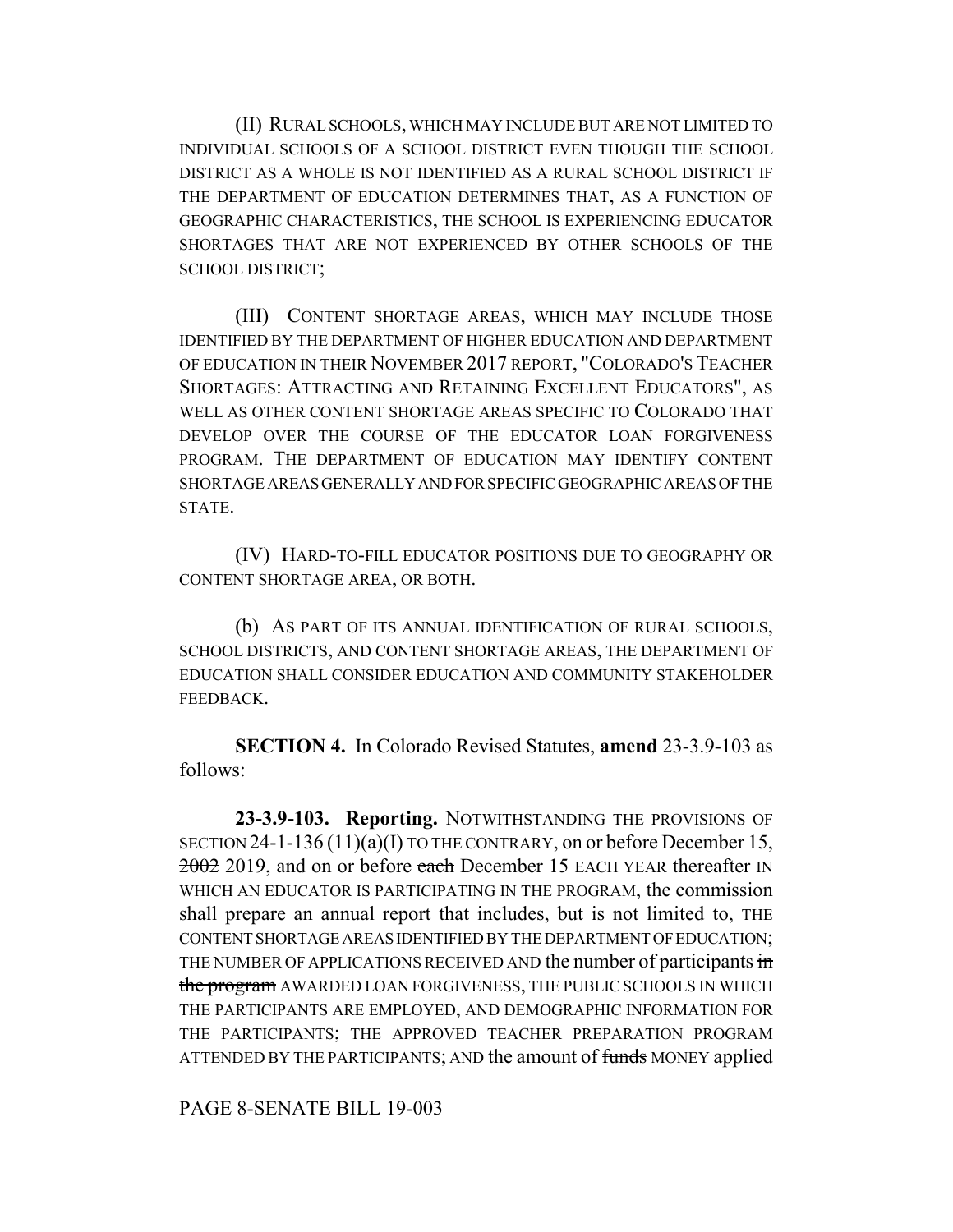toward loan forgiveness and the sources of those funds THE MONEY. THE REPORT MUST ALSO INCLUDE, FOR ALL PARTICIPANTS AWARDED LOAN FORGIVENESS, THE LENGTH OF TIME EACH PARTICIPANT HAS REMAINED IN THE PROGRAM AND HAS REMAINED TEACHING IN THE PUBLIC SCHOOL OR WITHIN THE SAME SCHOOL DISTRICT. The commission shall provide notice to the education committees of the senate and the house of representatives, OR ANY SUCCESSOR COMMITTEES, that the report is available to the members of the committees upon request.

**SECTION 5.** In Colorado Revised Statutes, **amend** 23-3.9-104 as follows:

**23-3.9-104. Repeal of part.** This part 1 is repealed, effective July 1, 2019 SEPTEMBER 1, 2033.

**SECTION 6. Appropriation.** (1) For the 2019-20 state fiscal year, \$623,969 is appropriated to the department of higher education for use by the Colorado commission on higher education. This appropriation is from the general fund. To implement this act, the commission may use this appropriation as follows:

(a) \$123,969 for administration, which amount is based on an assumption that the department will require an additional 1.4 FTE; and

(b) \$500,000 for student loan repayments.

**SECTION 7. Safety clause.** The general assembly hereby finds,